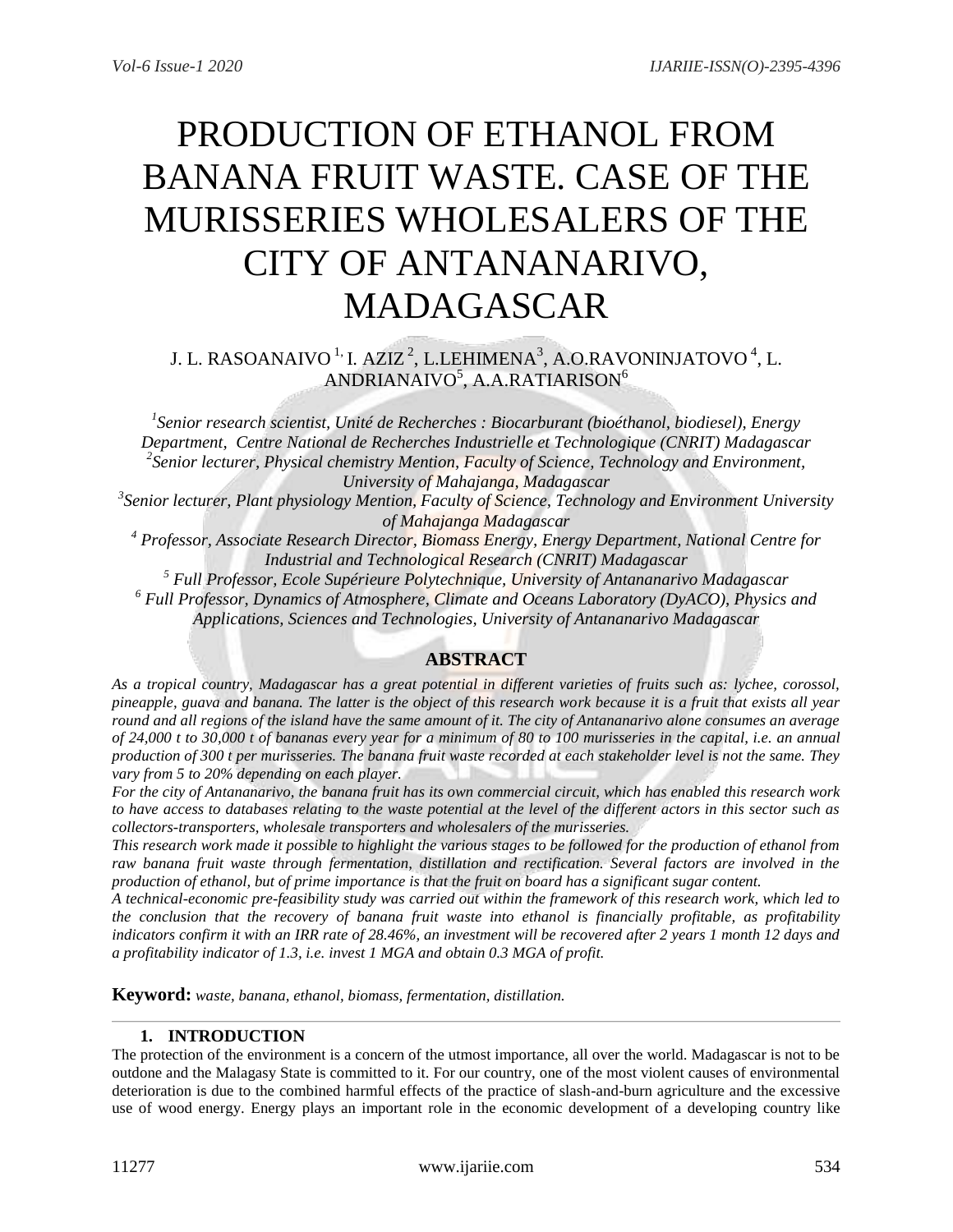Madagascar. Currently, our country is facing serious energy problems, particularly in the area of electric power and especially in rural areas.

One of the solutions is to make use of the renewable energy potential that our country has in considerable quantity. Promoting the use of renewable energies could generate interesting prospects in rural areas, since it promotes local development through the use of endogenous resources.

This calls for research into technologies aimed at using agricultural by-products and waste as a source of energy, such as innovative technologies for manufacturing ethanol from fruit waste and the roots and tubers of certain plants.

Taking into account these stakes and noting that the banana culture, almost everywhere in Madagascar, generates a significant quantity of waste, from its exploitation circuit to its consumption, we initiated this project of : "Production of ethanol from banana fruit waste".

# **2. METHODOLOGIES**

#### **2.1. Study area: urban commune of Antananarivo, Madagascar**

#### **2.1.1. Geographical location**

The urban commune of Antananarivo is located in the centre of the Antananarivo region and covers an area of 78 Km2. It contains an important agglomeration area and is limited by the districts namely :

- Antananarivo Avaradrano to the North and East
- Antananarivo Atsimondrano to the south and west

- Ambohidratrimo in the North and West

Being the capital of Madagascar, it is the point of convergence of the main national roads such as RN1, RN 2, RN 4 and RN 7 connecting the city with the other regions.



Figure 1: Map of the geographical location of the AUC

# **2.1.2. Choice of study area**

The study sites were selected in the neighborhoods of Antananarivo and, in particular, the main banana landing sites and murisserie wholesalers.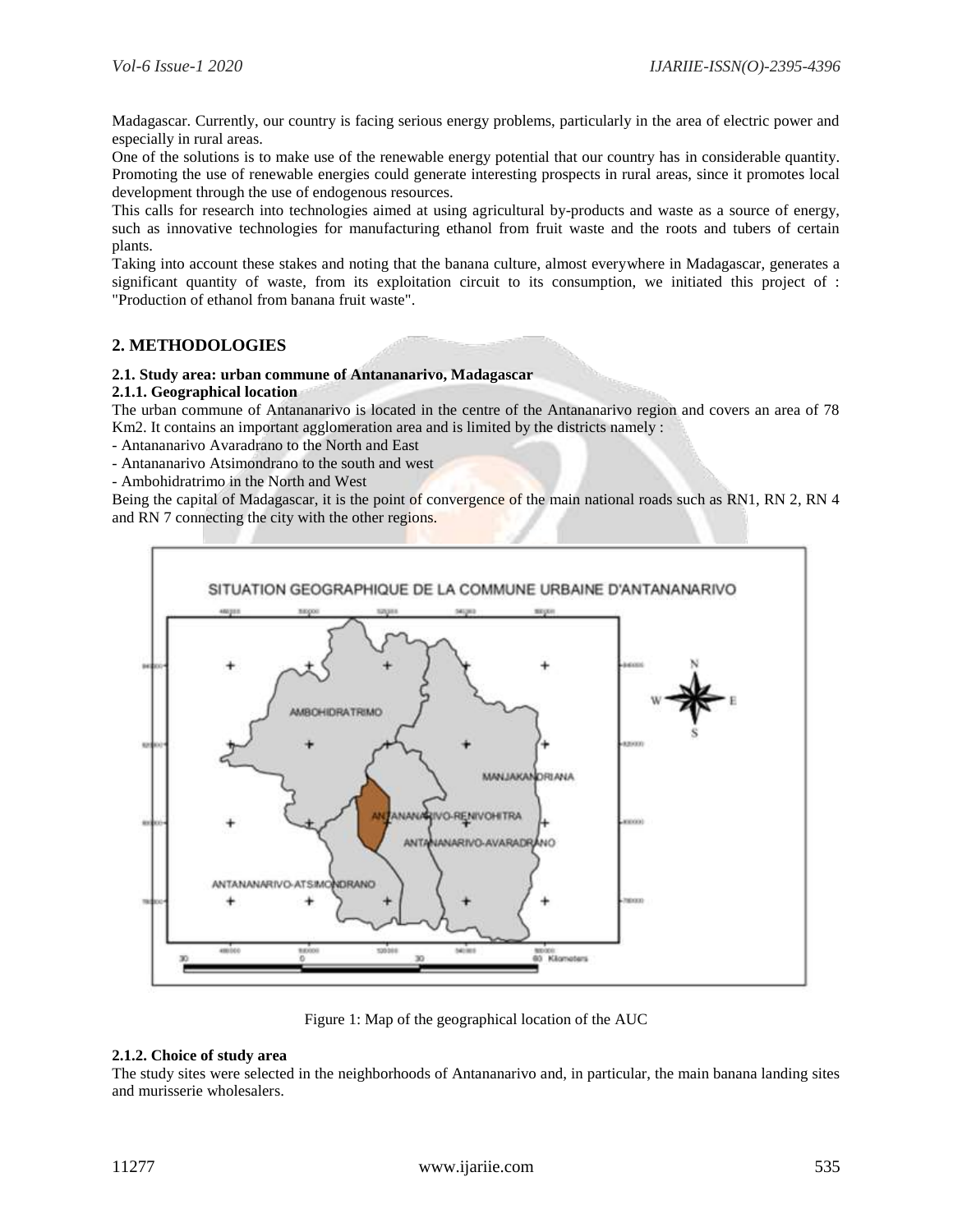This choice is due to the fact that the capital of Madagascar is the most populated of all the provinces. It is, therefore, the city most polluted by waste. The identification of these sites makes it possible to know the flow of banana that feeds the city and to determine the importance of the quantity of waste generated. The actors of the banana sector targeted for the surveys on the quantity of bananas and waste are the transport wholesalers, the wholesalers of the murisseries, the retailers and the customers.

## **2.1.3. Approach adopted for the determination of banana fruit waste in Antananarivo**

#### **a) Survey methodology**

Surveys were carried out to collect general information on banana marketing in Antananarivo. The interview method adopted is to discuss with stakeholders involved in the banana trade. Discussions and interviews were conducted with transport wholesalers to find out the quantity of bananas entering the city and with murisserie wholesalers in the different districts of the city to assess the volume of waste generated.

#### **b) Data analysis**

Bibliographical research, field visits and data collected from banana industry stakeholders enabled us to understand the banana marketing circuit and to estimate the corresponding quantity of waste.

The physical post-harvest losses are linked to the length of storage in the truck. These losses are mainly caused by the evapotranspiration of the bunches and their crushing in the trucks (sometimes heterogeneity of cutting stages).

For a 12-ton truck, between loading and unloading (2 to 3 days), 700 kilos of fruit can be lost (about 6%), but beyond 3 days, losses amount to 1 to 2 tons (about 16%).

The loss of tonnage suffered by the wholesaler of the ripeners on the quantity purchased can reach up to 20% (one purchased ton generates 200 kilos of waste).

For resellers and customers, for a "*garaba*" of 20 kilos, there is a loss of around 1 kilo or 5%.

### **c) Marketing chain and potential of banana waste.**

#### **Actors**

Collectors/transporters are the most dynamic elements of the sector in that they criss-cross all the producing regions to supply farmers with basic necessities and various materials and travel up to the Highlands with banana loads.

There are several main operators: transport wholesalers, wholesalers of banana ripeners, retailers and customers.

# **Wholesale transporters**

They have their own truck and obtain their supplies mainly from the collecting wholesalers at the raft unloading sites. Wholesale transporters do not have storage facilities in town. The bananas are sold immediately upon arrival to the buyers. A load of 12 tonnes will be sold to an average of 10 to 12 customers (wholesale ripeners), i.e. an average of around one tonne per customer. The transport wholesalers set the purchase price of the banana from the ripening wholesalers.

#### **Wholesalers of ripeners or "customers" are the following**

Wholesalers of wall murals are in permanent contact with the transporters of a given geographical area. They manage their supply according to the quantity of green bananas they can store in their warehouse.

Almost all the production consumed in Antananarivo, i.e. about 25,000 tonnes, passes through these ripening plants. With an average annual capacity of approximately 300 tons per ripening plant, the number of ripening plants can be estimated at between 80 and 100.

Green bananas can be kept for 15 to 30 days, but once ripe, they can be kept for only 2 to 3 days. Ripening plants must therefore regulate the supply of ripe bananas to retail markets according to their green stock.

The wholesalers of the ripening plants then sell their ripe bananas to retailers. The wholesaler packs his banana in "*garaba*" (baskets with an average capacity of 20 kg). One ton of blackberries can supply five to six retailers located in different markets in the city.

#### **2.2. Laboratory work**

Laboratory work has been carried out within CNRIT, more specifically concerning the manufacture of ethanol from banana waste. The process consists of the following three main steps:

- Fermentation
- Distillation
- Rectification

Thus various experimental works relating to these stages have been successively elaborated with :

- banana pulp
- the banana peel

### - the mixture of pulp and skin

# **2.2.1. Fermentation**

**Fermentation procedure**

- Weighing waste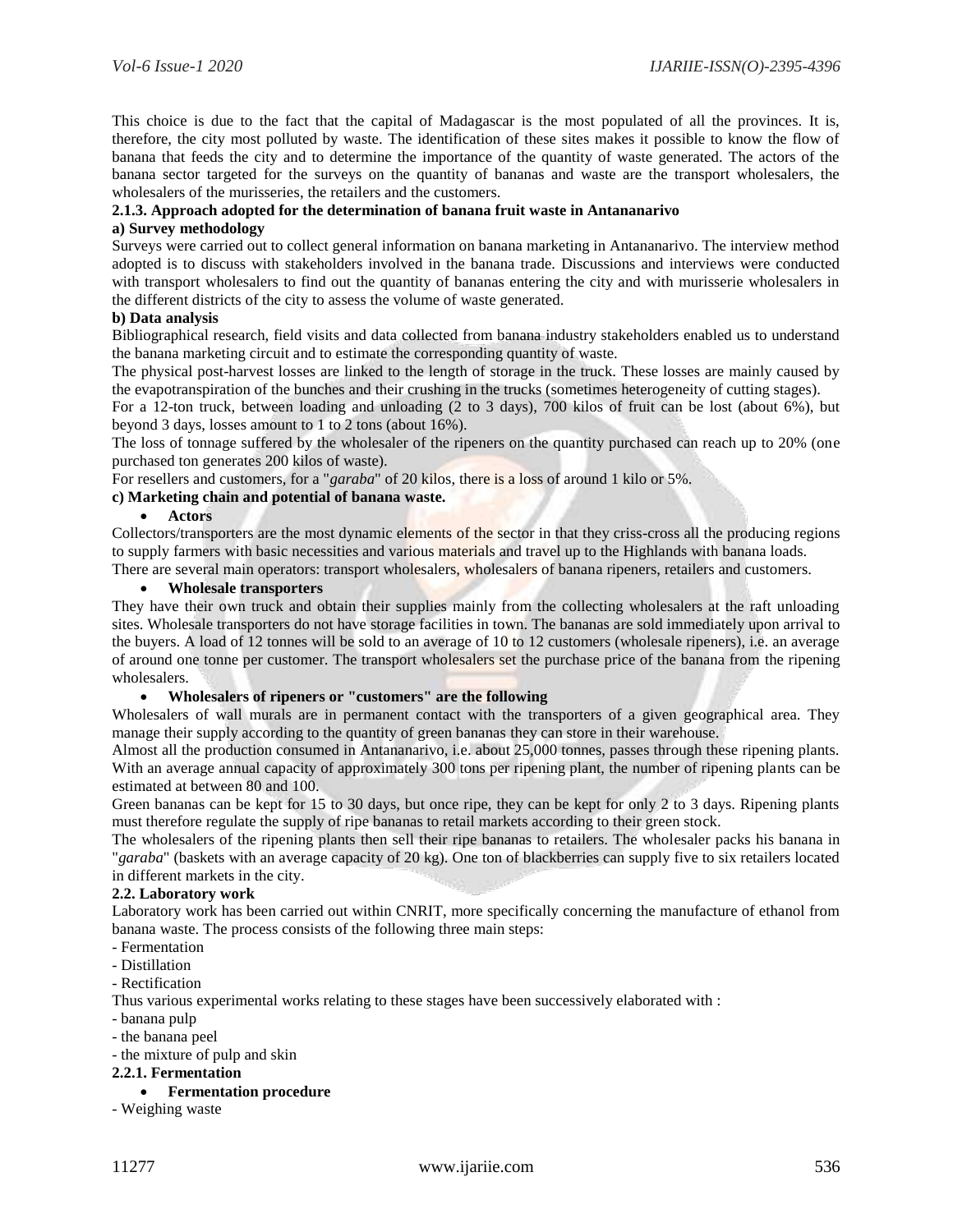- Cutting waste into small pieces
- Mixing the pieces with a food processor to maximize extraction efficiency
- Add distilled water and "Saccharomyces cerevisiae" yeast.
- Brix degree measurement of the mixture

#### **Course of the experience**

The waste is first weighed and then crushed to facilitate the fermentation process. Before measuring the brix degree, the product obtained will be mixed with distilled water and added with the yeast 'Saccharomyces cerevisiae'. Finally, the mixture obtained will be enclosed in an anaerobic environment in the fermentation tank.

Several tests have been carried out in the laboratory. The following tables illustrate the stages of these experiments. Table 1: Fermentation (1,000g)

| Waste | Quantity MP<br>(g) | Yeast $(g)$ | Volume of<br>water $(L)$ | Sugar content<br>before fermentation<br>(Brix) | Sugar level after<br>fermentation<br>(Brix) | time of the<br>1st drop<br>(min) |
|-------|--------------------|-------------|--------------------------|------------------------------------------------|---------------------------------------------|----------------------------------|
| Peau  | 000                | 22          |                          | 2.5                                            |                                             | 42                               |
| Pulp  | 000                | າາ          |                          |                                                |                                             |                                  |

# Table 2: Fermentation (1500g)

| Waste | Quantity MP<br>(g) | Yeast $(g)$ | Volume of<br>water $(L)$ | Sugar content before<br>fermentation<br>(Brix) | Sugar level after<br>fermentation<br>(Brix) | time of the<br>1st drop<br>(min) |
|-------|--------------------|-------------|--------------------------|------------------------------------------------|---------------------------------------------|----------------------------------|
| Peau  | 500                | 33          | 1,9                      | 2.5                                            |                                             | 70                               |
| Pulp  | 500                |             | 1,J                      | 4,5                                            | ن و 1                                       |                                  |

#### Table 3: Fermentation (2,000g)

| Waste   | Quantity MP<br>(g) | Yeast $(g)$ | Volume of<br>water $(L)$ | Sugar content before<br>fermentation<br>(Brix) | Sugar level after<br>fermentation<br>(Brix) | time of the<br>1st drop<br>(min) |
|---------|--------------------|-------------|--------------------------|------------------------------------------------|---------------------------------------------|----------------------------------|
| Peau    | 2 0 0 0            | 44          |                          |                                                |                                             | 65                               |
| Mixture | 2 0 0 0            | 44          |                          |                                                |                                             |                                  |

In the tests carried out, the percentage of yeast used is 2% of the volume of the raw material.

We used a plastic canister with a volume of 10 l as a fermentation tank. The latter is equipped with a small plastic pipe at its opening to evacuate the CO2 generated during fermentation. The end of this pipe is immersed in a container containing water. Alcoholic fermentation begins after the addition of yeast and takes place in an anaerobic environment, away from light and at room temperature. It lasts about 6 days. The transformation of sugar into ethanol produces a release of CO2.

Not all the sugar present in the must is fermented completely into ethanol. The yield of the fermentation can be determined by knowing the initial sugar level (before fermentation) and the sugar level remaining after fermentation. Attenuation=(E-Ea)/E\*100

With:

E: sugar level in the initial solution.

Ea: Sugar level in the final state.

Among these three experiments, the third is the best, with a yield of 66.66% and 71.42%.

#### **2.2.2. Distillation**

Distillation separates bioethanol from water thanks to its ability to evaporate at a certain temperature. The following paragraphs describe the processes adopted during distillation.

# **Procedure for distillation**

- Measuring the remaining sugar level
- Preparing the distiller
- Pour in the fermented wort
- Close the distiller tightly and plug in the socket (assembly).
- Collecting the distillate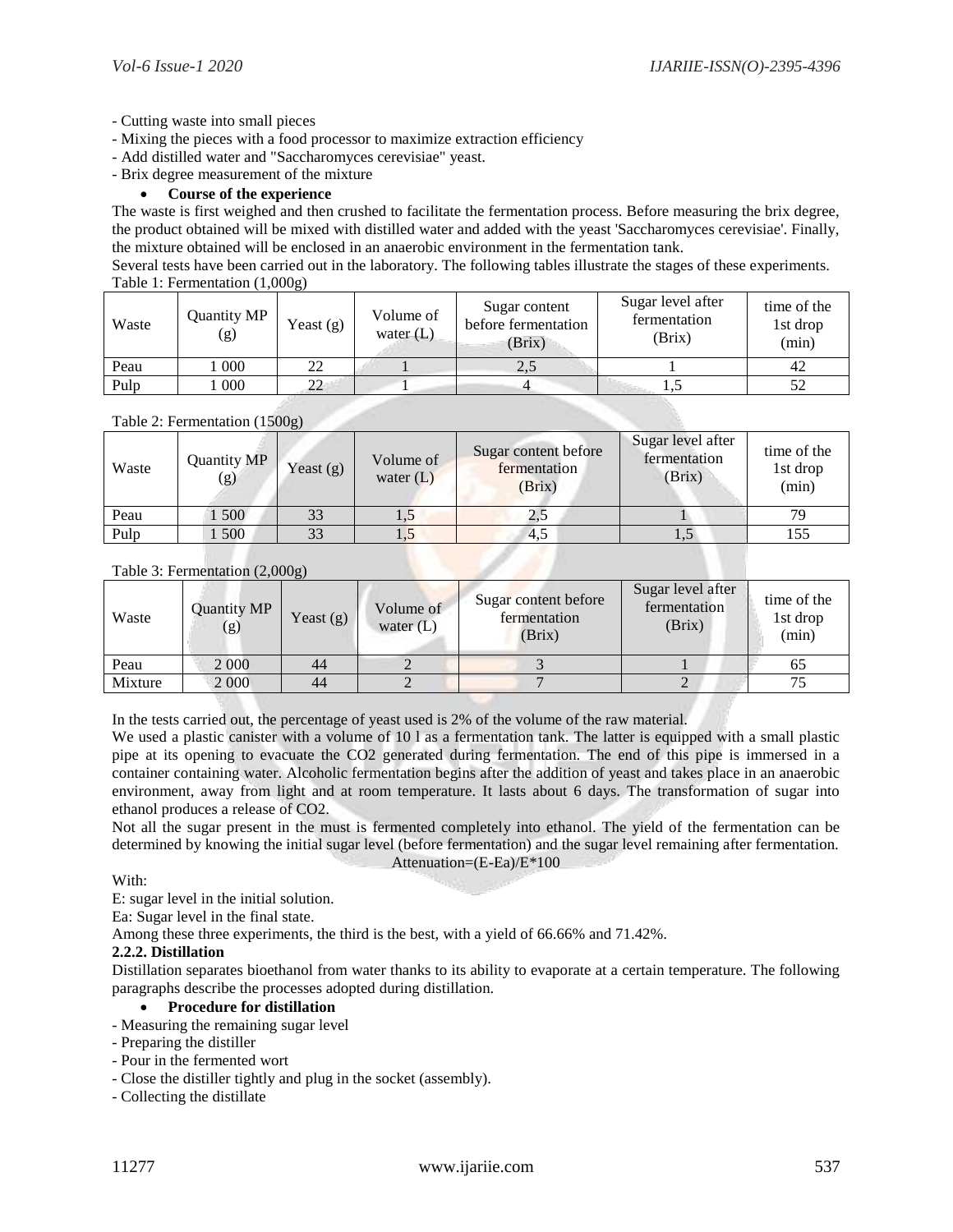# **Preparation for distillation**

First prepare the distiller and pour the wort into the boiler. Then check the distiller pipes for leaks and start the distillation process.

# **2.2.3. Rectification**

# **Principle of operation**

The alcohol obtained from the first distillation will be introduced into the rectifier's boiler and heated by the electrical resistance. The vapor thus formed passes through the column lined with structured material (tray). The temperature drops as it rises in the column. The vapour consisting of the least volatile component (water) cools and condenses on the trays of the column and falls back into the boiler. The vapor rich in the most volatile component (alcohol) continues to rise in the distillation column, then passes through the piping (vapor circuit) and passes through the condenser to give distilled liquid alcohol.

#### **Procedure for distillation**

- Measure the alcoholic degree and temperature of the alcohol from the first distillation.

- Prepare the alcohol then pour the quantity of alcohol to be rectified into the boiler through the loading funnel (minimum 1L, maximum 4.5L).

- After loading, open the funnel valve and when all the component in the funnel is evacuated into the boiler, close the valve a second time to avoid leakage, especially as high grade alcohol is very volatile.

-open the cooling water circuit, then check that all the taps on the appliance are hermetically sealed and connect the plug

- Gradually collect the formed distillate using a graduated container (glassware).

- At the end of the distillate, wait for the apparatus to cool down and for the residue to be cold, then open the discharge valve and collect the residue.

# **3. RESULTS**

# **3.1 Result of the first distillation process**

At the end of the first distillation, the alcoholic degrees of the product obtained vary between 5° and 68° for each 120 ml of distillate taken.

However, the measurement of the alcoholic degrees of the first drafts of collected distillates corresponding to each type of waste experimented gives:

- 72° for banana pulp

- 52° for bruised bananas (pulp and skin)
- 35° for banana peels

For this reason, we have opted to use only bruised banana (mixture of pulp and skin) in order to reduce the various pre-treatment tasks before distillation. The separation of the pulp and peel from the banana waste is far from being a convenient operation.

| The results of the experiments are illustrated in the following tables: |
|-------------------------------------------------------------------------|
| Table 4: Distillation of 2,000g of raw material (3.5 liters of wort)    |

| racio $\alpha$ . Businadon or $\omega$ ,000 $\omega$ , or raw material (3.3 metro or wort) |              |                |              |  |  |  |
|--------------------------------------------------------------------------------------------|--------------|----------------|--------------|--|--|--|
| Headings                                                                                   | Banana pulp  | Bruised banana | Banana peel  |  |  |  |
| 1st distillate stream                                                                      | $68^{\circ}$ | $48^\circ$     | $30^{\circ}$ |  |  |  |
| 2nd distillate stream                                                                      | $40^{\circ}$ | $34^\circ$     | 18°          |  |  |  |
| 3rd distillate stream                                                                      | $28^\circ$   | $22^{\circ}$   | $8^{\circ}$  |  |  |  |
| 4th distillate stream                                                                      | $15^{\circ}$ | $12^{\circ}$   | 50           |  |  |  |
| 5th distillate stream                                                                      |              | 70             |              |  |  |  |

These five jets have the same volume when measuring the alcoholic degree, i.e. 120 milliliters each with 2,000g of raw material for each test.

## **3.2. Result of rectification**

Before the rectification, we gathered the alcohol obtained by the first distillation in three groups of alcoholic degree: 10°, 20°, and 30°.

First test group

The following conditions were chosen:

- Alcoholic strength 10°.

- Initial volume of alcohol 1.5L per test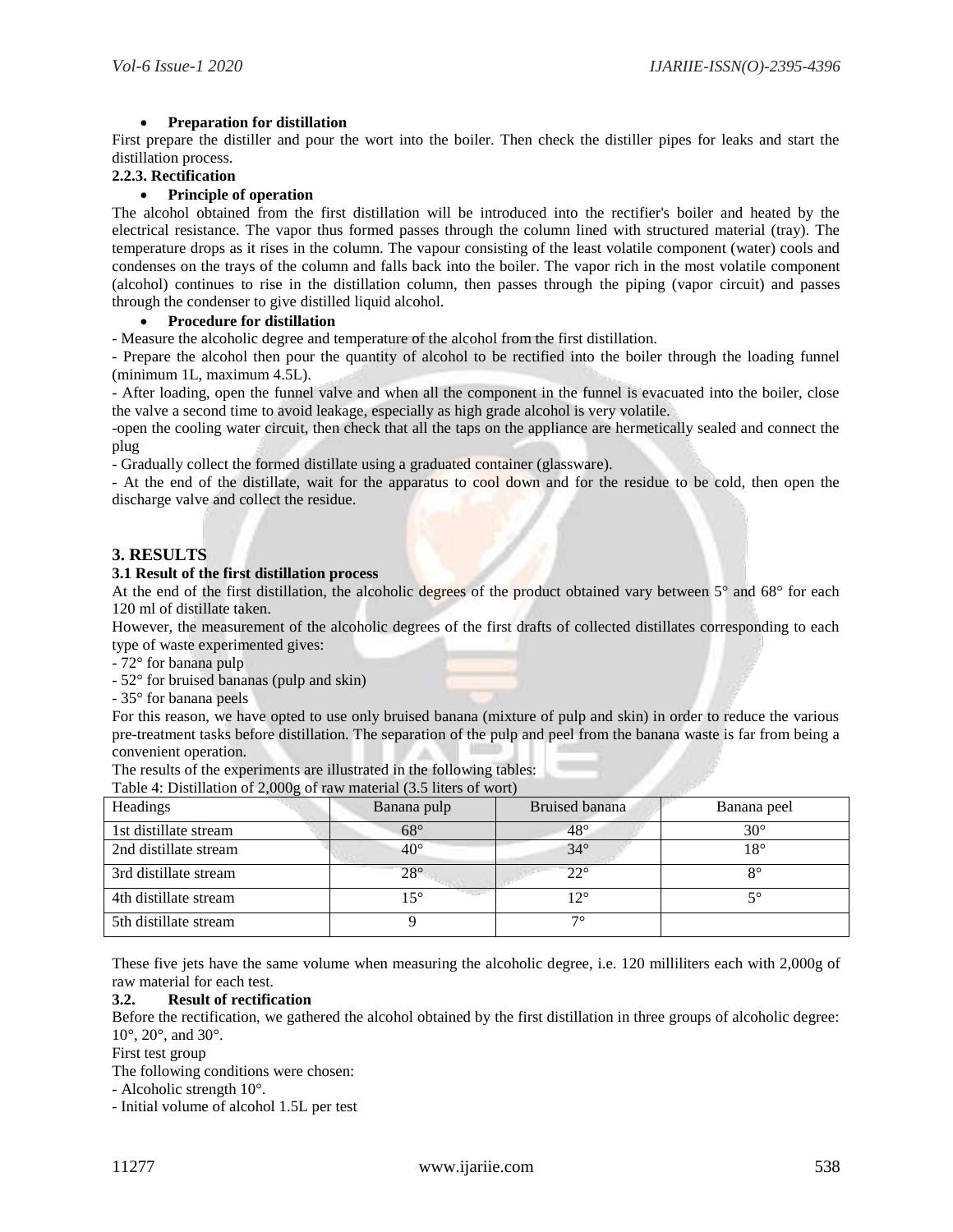- Set point temperature of the boiler controller (θb): 150°C

- Set point temperature of the head controller ( $\theta$  tc) 78°C

At the end of this first test group, we obtained the following results:

Table 5: Characteristics of distillate and 10 % residue

| <b>Headings</b>                       | Boiler temperature ( $\theta$ b = 150 °C) |  |  |
|---------------------------------------|-------------------------------------------|--|--|
| Degree of alcohol (in $\degree$ )     | 69                                        |  |  |
| Volume of alcohol (in L)              | 0.100                                     |  |  |
| Volume of residue (in L)              | 1.275                                     |  |  |
| Degree of residue (in $\degree$ )     |                                           |  |  |
| Duration of distillation (in minutes) | 70.                                       |  |  |

Table 6: Temperature and time of appearance of the first distillate stream for 10°.

| <b>Headings</b>                             | Boiler temperature ( $\theta$ b = 150 °C) |
|---------------------------------------------|-------------------------------------------|
| Temperature displayed by the                | 131                                       |
| boiler regulator (in $\mathrm{^{\circ}C}$ ) |                                           |
| Temperature displayed by the                | 78                                        |
| column head regulator (in $^{\circ}$ C)     |                                           |
| Time of appearance of the first             | 138                                       |
| distillate jet (in mn)                      |                                           |

As shown in these tables, for rectification of alcohol at  $10^{\circ}$ , the volume of alcohol distilled is minimal but the alcoholic strength is satisfactory.

Taking into account the time of appearance of the first distillate jet, when the temperature displayed by the boiler regulator and the temperature displayed by the column head regulator reaches its set point, there is the presence of the first jet. Note that if the temperature of the boiler is high the alcoholic degree decreases. Therefore, in order to have a higher degree, the temperature of the boiler must not exceed 150°C.

#### **Second test group**

The following conditions were chosen:

- Alcoholic strength 20° Initial volume of alcohol 1.5 L per test

- Setpoint temperature of the boiler controller (θb: 150°C)

- Setpoint temperature of the head controller ( $\theta$  tc) 78°C

At the end of this second test group, we obtained the following results:

Table 7: Characteristics of the distillate and residue at 20°.

Table 8: Temperature and time of appearance of the first distillate stream for 20°.

| <b>Headings</b>                                                         | Boiler temperature ( $\theta$ b = 150 °C) |
|-------------------------------------------------------------------------|-------------------------------------------|
| Temperature displayed by the<br>boiler regulator (in $^{\circ}$ C)      | 153                                       |
| Temperature displayed by the<br>column head regulator (in $^{\circ}$ C) | 78                                        |
| Time of appearance of the first<br>distillate jet (in mn)               | 47                                        |

# **Third test group**

The following conditions were chosen:

- Alcoholic strength 30° Initial volume of alcohol 1.5L per test

- Set point temperature of the boiler controller ( $\theta$ b): 150°C

- Set point temperature of the head controller ( $\theta$  tc) 78°C

At the end of this third test group, we obtained the following results: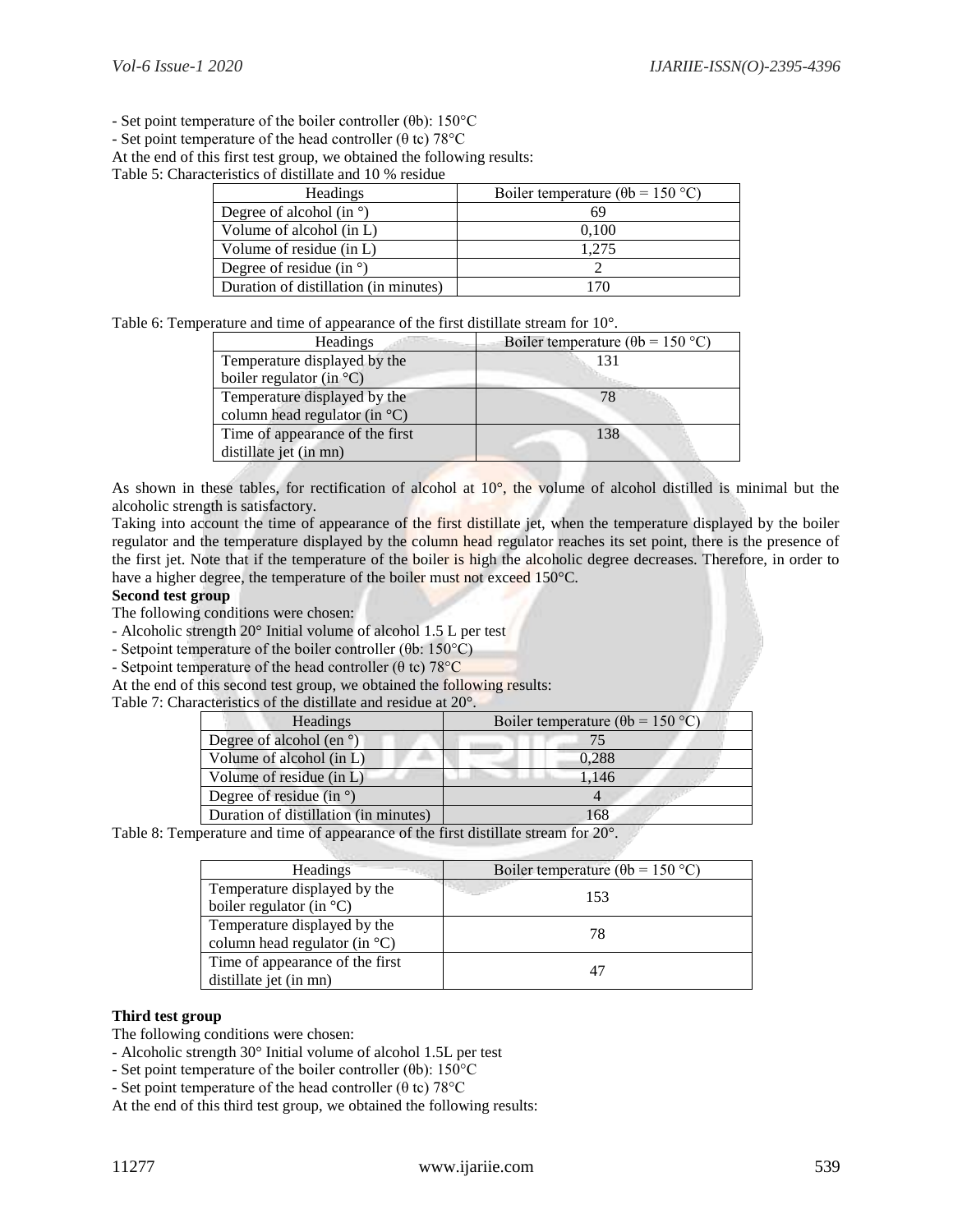Table 9: Characteristics of the distillate and residue at 30°.

| Headings                              | Boiler temperature ( $\theta$ b = 150 °C) |
|---------------------------------------|-------------------------------------------|
| Degree of alcohol (in $\degree$ )     |                                           |
| Volume of alcohol (in L)              | 0.400                                     |
| Volume of residue (in L)              | 0.948                                     |
| Degree of residue (in $\degree$ )     |                                           |
| Duration of distillation (in minutes) | 160                                       |

Table 10: Temperature and time of appearance of the first distillate stream for 30°.

| <b>Headings</b>                    | Boiler temperature ( $\theta$ b = 150 °C) |  |  |
|------------------------------------|-------------------------------------------|--|--|
| Temperature displayed by the       | 151                                       |  |  |
| boiler regulator (in $^{\circ}C$ ) |                                           |  |  |
| Temperature displayed by the       | 78.                                       |  |  |
| column head regulator (in °C)      |                                           |  |  |
| Time of appearance of the first    |                                           |  |  |
| distillate jet (in mn)             |                                           |  |  |

It is easy to see that the duration of the rectification of alcohol at  $30^\circ$  is less, the alcoholic degree and the volume obtained increase. This led us to gather the results of the first distillation in order to create a single solution of 30° alcohol content. This not only reduces the duration of the distillation process but also gives satisfactory results in terms of both the alcoholic strength and the volume of the distillate produced.

The results obtained are shown in the following tables:

Table 11: Characteristics of the distillate and residue at 30°.

| <b>Headings</b>                                                                    | 1st jet | $2nd$ jet | 3rd jet                                   | 4th jet | Residual |  |
|------------------------------------------------------------------------------------|---------|-----------|-------------------------------------------|---------|----------|--|
| Degree $(en^{\circ})$                                                              | 89      | 87        | 82                                        | 70      |          |  |
| Volume $(L)$                                                                       | 0.096   | 0.104     | 0,160                                     | 0,106   | 960      |  |
| Table 12: Temperature and time of appearance of the first distillate stream for 30 |         |           |                                           |         |          |  |
| <b>Headings</b>                                                                    |         |           | Boiler temperature ( $\theta$ b = 150 °C) |         |          |  |
| Temperature displayed by the                                                       |         |           | 155                                       |         |          |  |
| boiler regulator (in $^{\circ}$ C)                                                 |         |           |                                           |         |          |  |
| Temperature displayed by the                                                       |         |           | 78                                        |         |          |  |
| column head regulator (in $^{\circ}$ C)                                            |         |           |                                           |         |          |  |
| Time of appearance of the first                                                    |         |           |                                           |         |          |  |
| distillate jet (in mn)                                                             |         |           |                                           | 40      |          |  |

The total volume of rectified alcohol obtained from 1,5 liters of alcohol at  $30^{\circ}$  is 0,466 liters.

# **4. DISCUSSION**

For both developed and developing countries, ethanol is already being used and considered as a new energy source that can substitute non-renewable energy or wood energy. For developing countries such as Madagascar, wood energy takes the first place compared to other energies. However, wood energy creates various socio-economicalenvironmental problems.

The city of Antananarivo is classified as the most unhealthy city, it generates more than 100 tons of garbage per day, all types of waste (household waste, market waste, industrial waste, ...) while the current landfill sites are beginning to run out, the latter is no longer sufficient in the face of rapid population growth. This is becoming a major national problem due to its negative impact on public health, the main vector of various diseases such as plague, measles,...

The present study consists in the valorisation of banana fruit waste to contribute to the reduction. At the end of this work, the main objective has been reached. We transformed the waste into 80° ethanol which can be used not only as an alternative domestic fuel to wood energy but also for pharmaceutical purposes. In fact, 200 kg of waste allows us to obtain 25 Litres of 80° ethanol, which corresponds to the daily needs of 20 medium-sized households (5 people).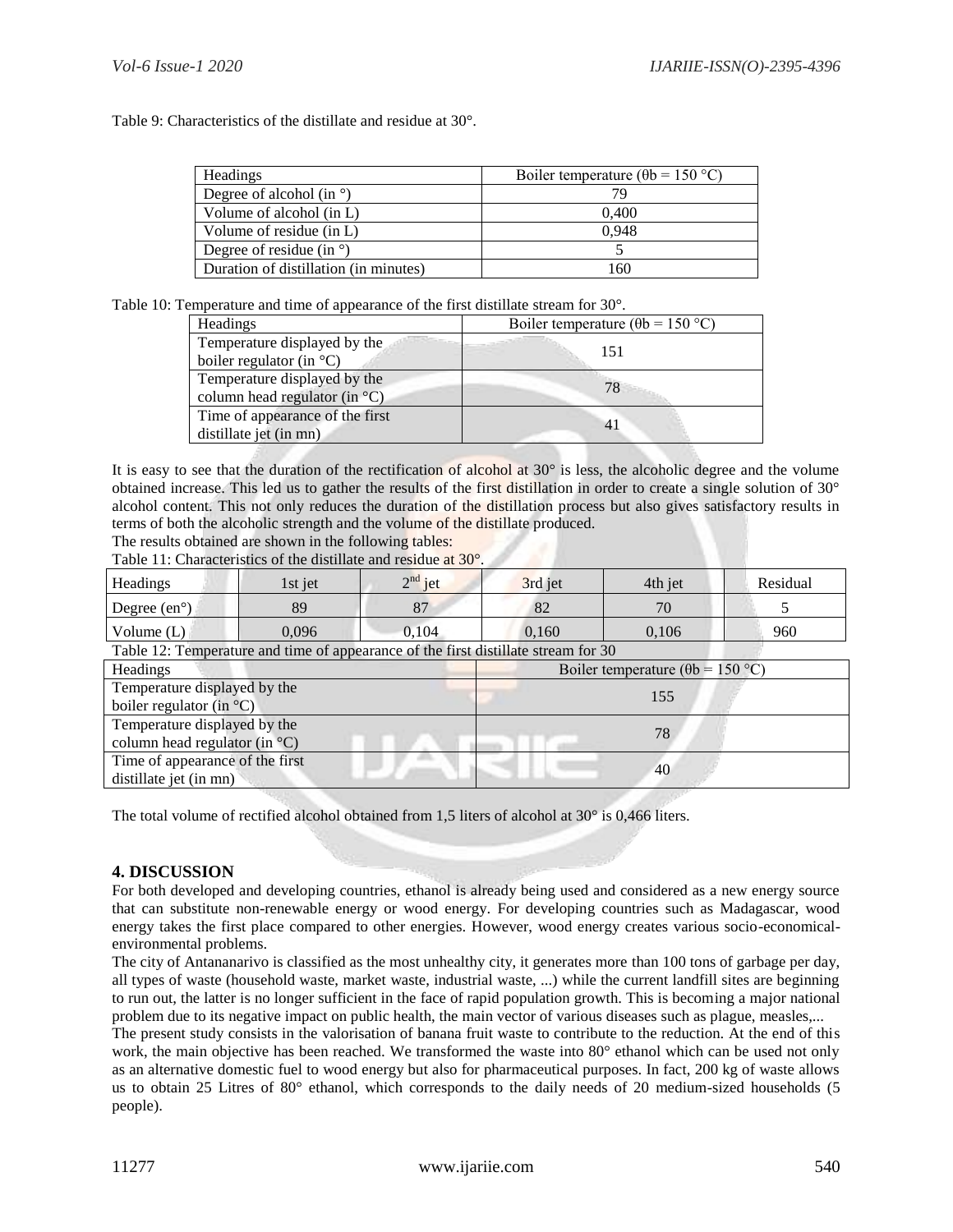Besides the transformation process of this waste is very flexible, easily achievable and its investment cost is affordable, the price of the raw materials can be to discuss with the operators for a bulk collection. The practical work carried out in the laboratory has allowed us to have satisfactory results of ethanol production.

The profitability indicators for this project show us that the project is profitable. The NPV is positive 27,535,733 MGA, the invested capital is recovered after 2 years 1 month 12 days. The project can support up to 28.46% loan rate if external financing is required. According to these indicators, the project would generate benefits, and its implementation would be beneficial for the study area and also for industrialists in Madagascar and in the Indian Ocean regions.

# **5. CONCLUSION**

This work has highlighted other possibilities for the production of ethanol from waste. For this work, banana fruit waste was used as a raw material. The development of this project has the potential to reduce pollution and protect the environment from deforestation. With a positive environmental record, bioethanol is recommended by various world bodies and also alleviates the demand for non-renewable energy, which is currently tending to become scarce. This work has made it possible to summarize the essential points relating to bioethanol production, the various processes involved (fermentation, distillation, rectification) and the technical and economic pre-feasibility study of the project. The aim of the experimental part is to transform the fermentable sugars contained in the waste into alcohol under the action of yeast. After the first distillation of the latter, followed by rectification, alcohol at 80°GL was obtained.

This project, on an industrial scale, perfectly met the conditions required by economic evaluation tools to judge the profitability and viability of a project. We generated an Ip of 1.3 or 1MGA of invested capital, generating a profit margin of 0.3 MGA. It is noted that the production of alcohol from banana fruit waste is a profitable project with a very short payback period of 2 years 1 month and 12 days.

In short, the realization of this project provides positive spin-offs for the urban commune of Antananarivo in order to face the problem of reducing the pollution generated by banana fruit waste. The result of this research work could be applied to other types of fruit waste such as lychee, pineapple,...and also considered as a model for the recovery of fermentable waste for energy purposes.

# **6. REFERENCES**

[1]: MEEDDAT (2008, p. 26) +A10

[2]: SUISSE ENERGIE, « Énergie biomasse, énergie de la biomasse parce que les déchets organiques et le bois sont Précieux » p. 7

[3]: ANDRIANTSIMBA Nirintsoa Sombiniaina, « Contribution à l'étude de faisabilité technico-économique de réalisation d'un distillateur a colonne pour rectification de rhum artisanal » MIER (2017)

[4]: APICAN « Fiches variétés foire de Koumac »

[5]: APRIA (1979), « Microbiologie et industrie alimentaire : fermentation lactique, alcool, protéines et génie génétique » Tome 4

[6]: CHEESMAN E.E, « Classification of the bananas II: the genus Musa L »« Classification of the bananas III: Critical notes on species » Kew Bulletin 2, 1947,Kew Bulletin 2, 1950

[7]: RAFANOMEZANTSOA Hanitriniaina Simonette « Gestion des déchets dans la commune urbaine d'Antananarivo», DEGS, 2007

[8]: CLAUDINE PICQ , « Infomusa La revue internationale sur bananiers et plantains 1106 » Vol., 14 N° 2, p.5-6 Décembre 2005

[9]: FAVIER J.C., IRELAND J., RIPERT, « Répertoire général des aliments- Table de composition des fruits exotiques, fruits de cueillettes d'Afrique » Edition ORSTOMINRA (1993

[10]: FILIERE BANANE « Filières de l'Agriculture, de l'Elevage et de la Pêche, et Actions du Ministère de l'Agriculture, de l'Elevage et de la Pêche » ; p 4-6, Juillet 2004

[11]: Jean-Michel DEWAILLY Professeur émérite « LA CULTURE DE LA BANANE D'EXPORTATION A MADAGASCAR p02 » Université Lumière Lyon2

[12] : KAMDEM I, TOMEKPE K. & THONART PH, « Production potentielle de bioéthanol, de biométhane et de pellets à partir des déchets de biomasse lignocellulosique du bananier (Musa spp.) au Cameroun » Biotechnol. Agron. Soc. Environ. 2011